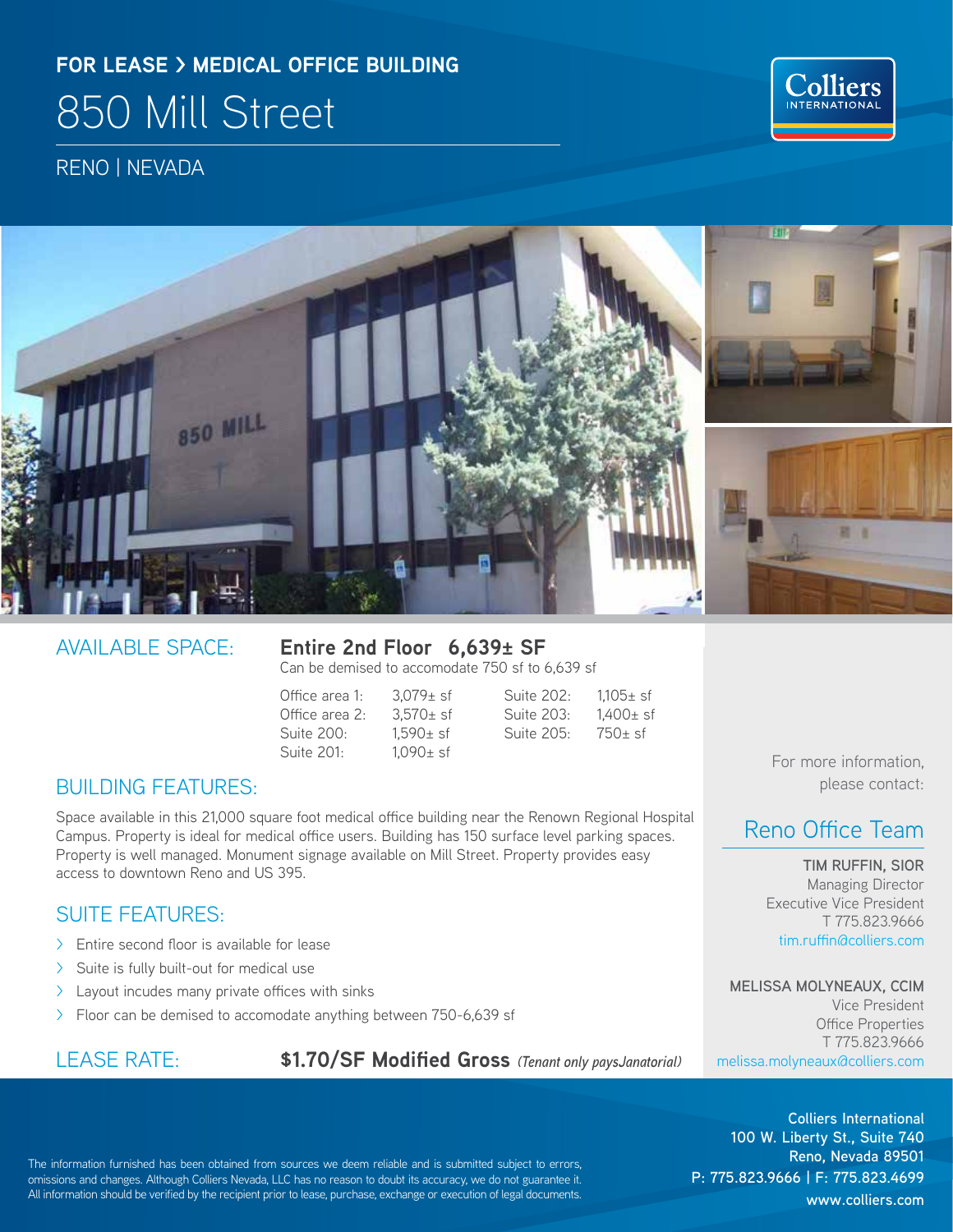# 850 Mill Street

#### ENTIRE SECOND FLOOR AVAILABLE

#### LEASING OPTION:





The information furnished has been obtained from sources we deem reliable and is submitted subject to errors, omissions and changes. Although Colliers Nevada, LLC has no reason to doubt its accuracy, we do not guarantee it.<br>All information should be verified by the recipient prior to lease, purchase, exchange or execution of legal